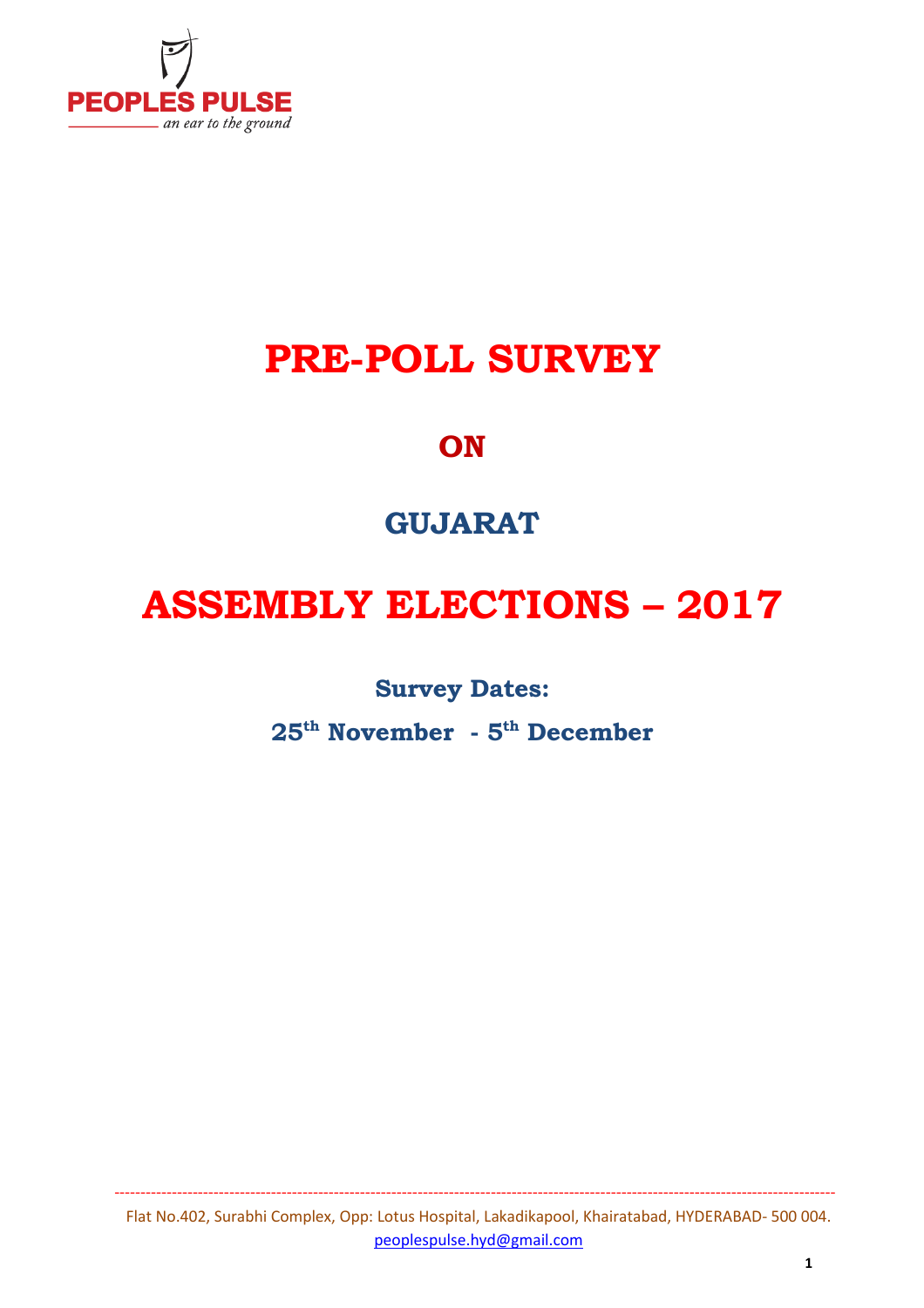

#### **EXECUTIVE SUMMARY**

### **RACE WIDE OPEN IN GUJARAT 2017 ELECTIONS**

The Gujarat 2017 election, which is dominating national attention, is headed for a dramatic finish between the ruling BJP and the resurgent Congress.

**Peoples Pulse, political research organisation, conducted a Pre-Poll survey between 25th November to 5th December 2017. The survey showed that the BJP was getting a vote share of 44.8 percent and the Congress was getting 43.2 percent. Others were getting a share of 12 percent. This was in response to a question who the respondent would prefer were election to be held then. The BJP is leading by a wafer thin 1.6 percent margin. Peoples Pulse operates on the premise of a (+ or –) marginal error of 3 percent in any survey and therefore is not calling the BJP nor giving any projection of the number of seats for the respective parties.** 

In all major parameters the BJP edge is slender. When asked if the BJP deserves another chance, the margin in favour of the BJP was just 1.8 percent. The BJP got **45.9** percent and the Congress got **44.1** percent. On who is best suited to rule Gujarat the margin in favour of the BJP was **1.7** percent. The BJP and the Congress got **45.3** and **43.6** percent respectively.

The Congress is badly hamstrung by the lack of an organisation structure through which it could effectively complete its electioneering. Further there is no state level leadership. Other than Mr Rahul Gandhi there was none who could shoulder the responsibility of the campaign. The Congress also did not focus as adequately in the urban areas as they did in rural areas.

Flat No.402, Surabhi Complex, Opp: Lotus Hospital, Lakadikapool, Khairatabad, HYDERABAD- 500 004. peoplespulse.hyd@gmail.com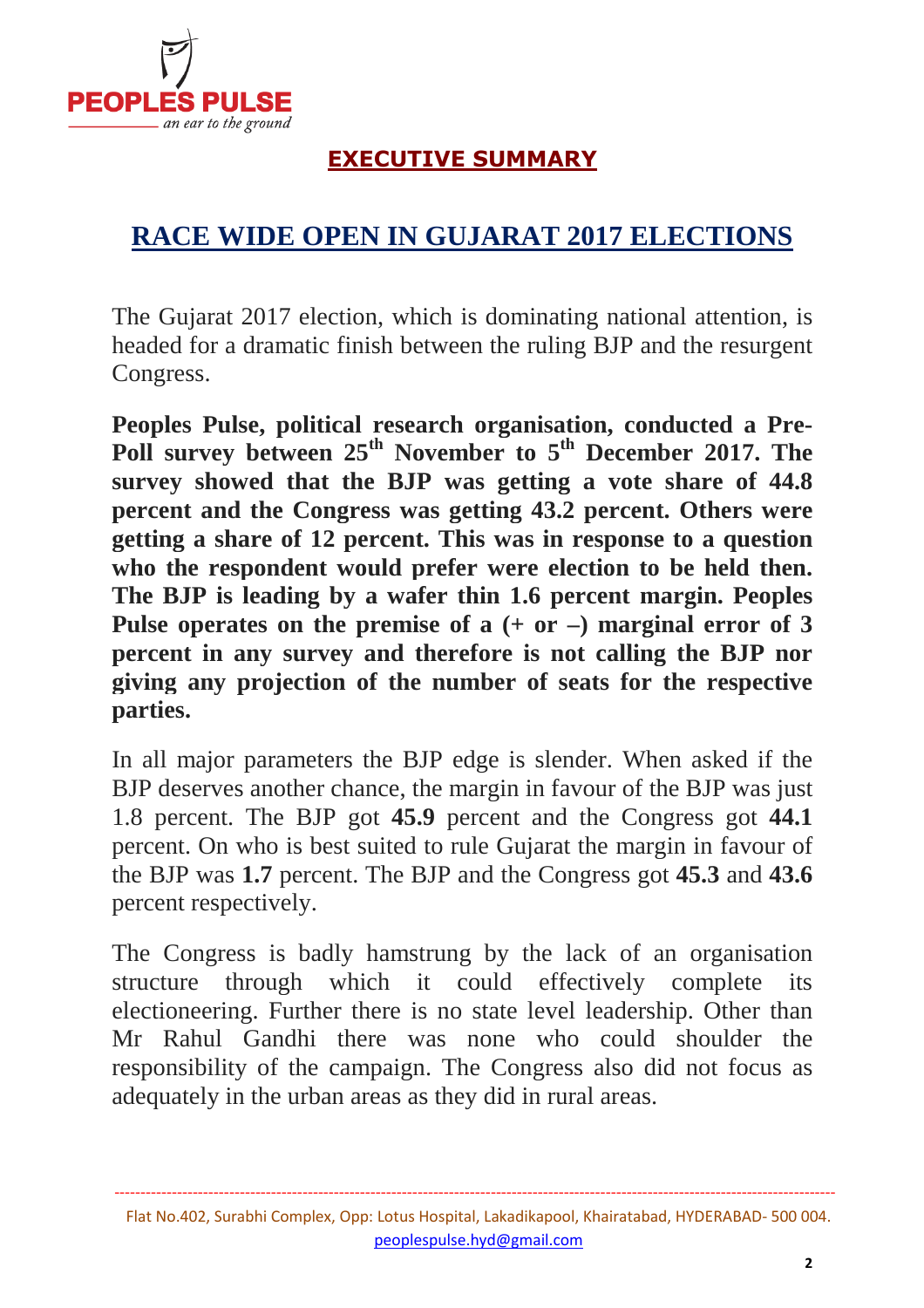

Upfront the BJP has a backdrop of 22 uninterrupted years in power, which brings in its own baggage of anti-incumbency. Add to this is the social unrest – Patidar agitation, the Dalits disillusionment starting with Una, the feeling of negligence by the tribals and party's perception as anti-Muslim.

Alongside farmers are unhappy with the minimum support price for cotton and groundnut. They join their urban brethren in sharing their angst at price rise. The urban voter has also to contend with GST, unemployment and demonetisation.

This has led to a situation where the Congress instead of garnering positive vote is ending up gathering negative vote in a contest, which is a literal two horse race. In another words the Congress is gaining because of the **TINA** factor (There is no Alternative).

The other issues which are troubling the BJP is the perception that corruption has gone beyond limits after Mr Narendra Modi left for Delhi to become the Prime Minister. The anti-incumbency is not just against elected representatives, but against the BJP local leaders too.

This finds a strong echo in chief minister's Mr Vijay Rupani's performance. **59.2** percent rated it as bad and only **18.6** percent found it good. It's quite another matter that he leads the pack on the preference for the next chief minister with **22.9** percent.

What is making this cocktail truly bitter for the BJP leadership is that their core vote of traders and the middle class have deserted the party.

And this loss has translated into a gain for the Congress with Patidars, traders and the middle class adding to its existing base of Dalits, Tribals and Minorities.

Though Mr Rahul Gandhi is the face of their contest, particularly with people finding him as up-for-a-fight, those who soaked in the campaign heat were the three Gujarat youngsters – Hardik Patel, Alpesh Thakor and Jignesh Mewani.

Flat No.402, Surabhi Complex, Opp: Lotus Hospital, Lakadikapool, Khairatabad, HYDERABAD- 500 004. peoplespulse.hyd@gmail.com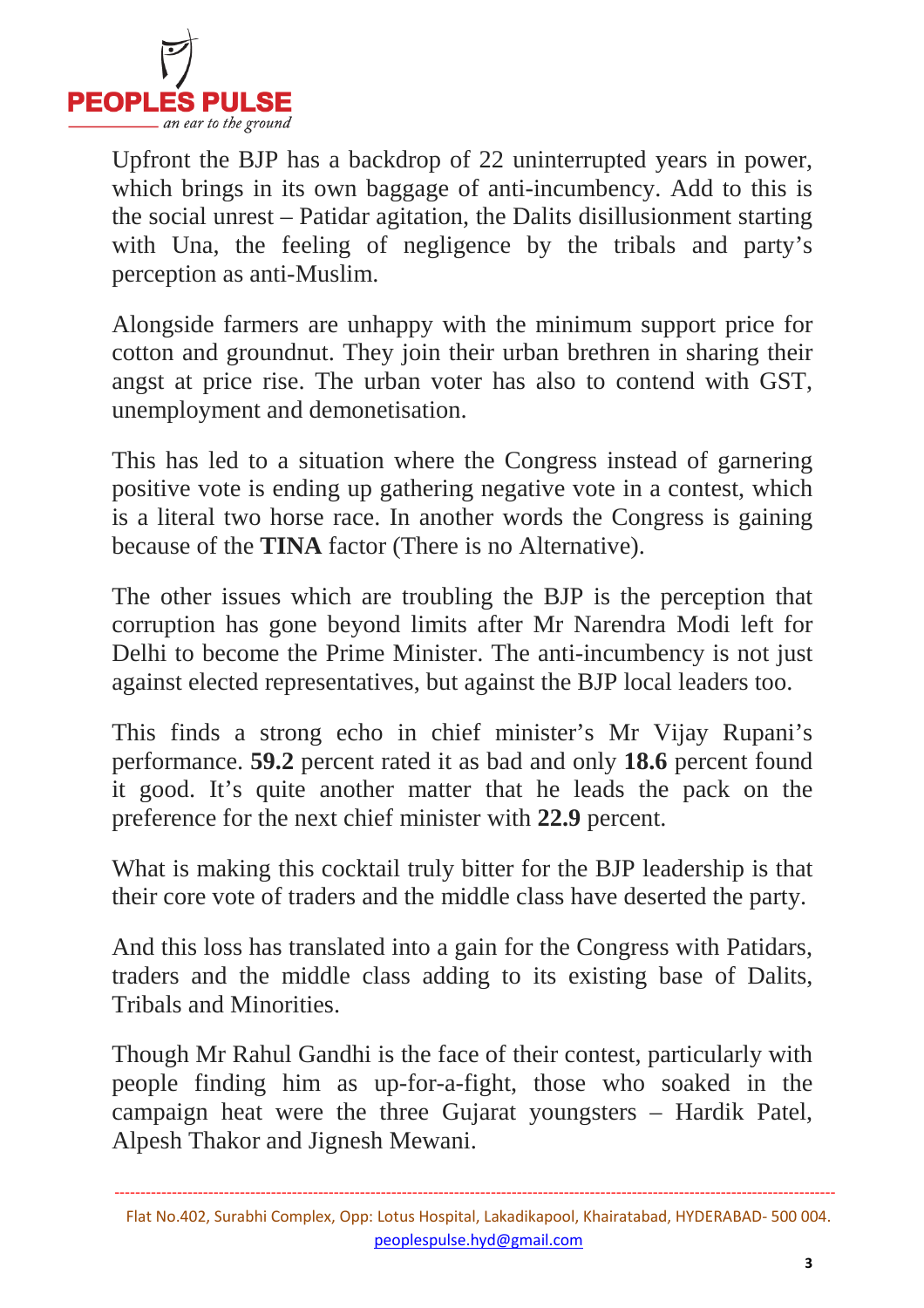

The survey found that Mr Modi still has an impressive image. Despite this, there appears to be no much mileage on his allegations that Pakistan is interfering with these elections or the 'Neech' comment from Congress leader Mr Mani Shankar Aiyer.

What continue to be the BJP's formidable weapon are its polling machinery and its booth level management. These are the BJP's single largest advantage. Furthering this advantage is that the Koli community is backing them along with a section of OBCs.

The Muslims who have always been uncomfortable with the BJP are not too happy with the Congress either, as they feel they have not been adequately addressed by the Congress or Mr Rahul Gandhi. The Congress' old **KHAM** is working with the Kshatriyas, Harijans, Adivasis and Muslims backing them. And they could draw comfort from the fact that Patidars have extended to make it **KHAMP**.

**Research scholars from Gujarat Vidyapeet and Central University, Gandhinagar conducted the pre-poll survey in all 182 constituencies. It consisted of a qualitative and quantitative study with a structured questionnaire. Based on this we categorised constituencies as 'Sure Win', 'Edge', 'Keen Contest'. This list is enclosed.** 

Due to practical and logistical reasons the survey could not factor the last minute thrust of campaign or the poll management of respective parties.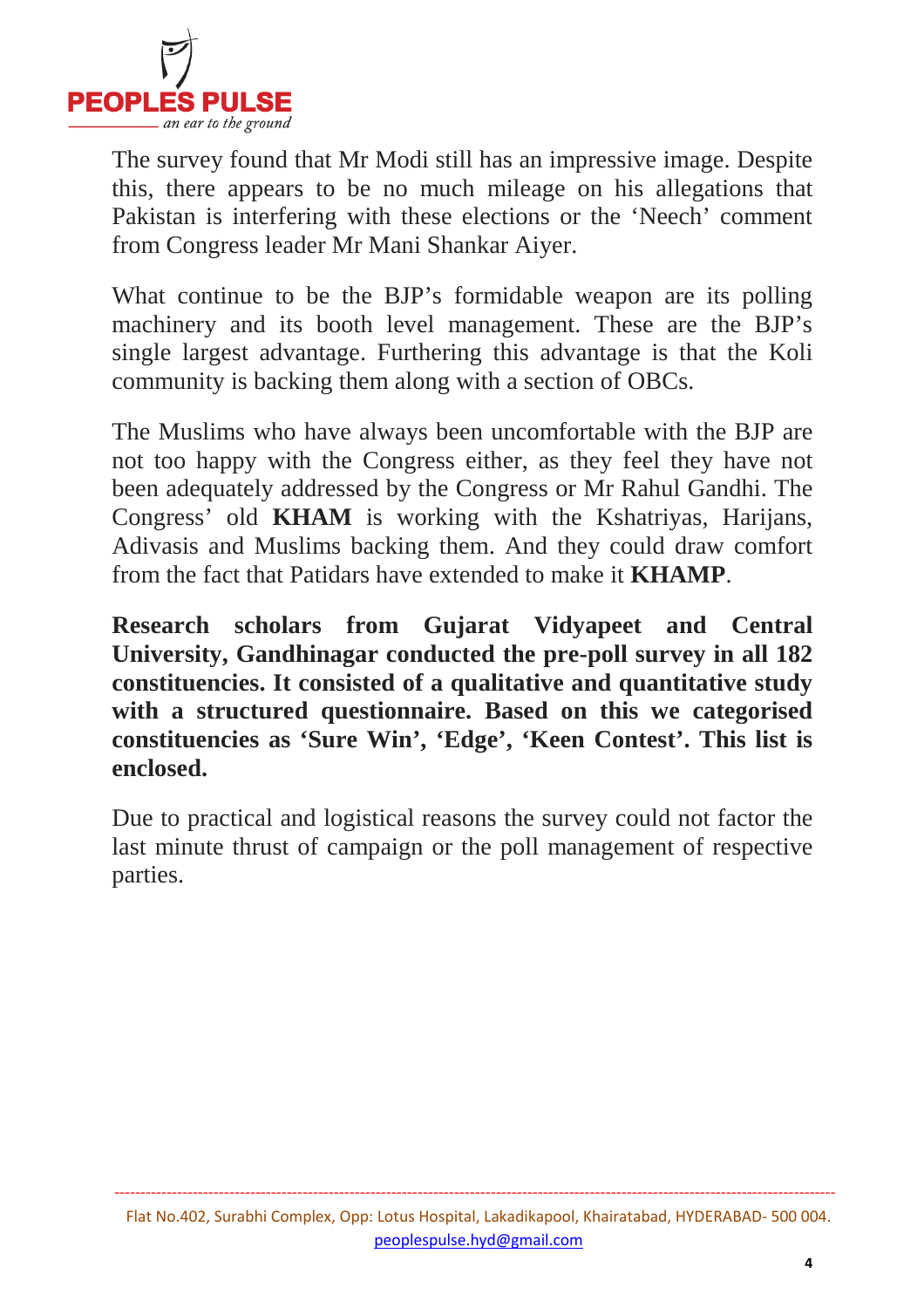

#### **GUJARAT Pre Poll Survey Vote Share projection**

| <b>Party</b>    | <b>Vote Share*</b> |
|-----------------|--------------------|
| <b>BJP</b>      | 44.8               |
| <b>Congress</b> | 43.2               |
| <b>Others</b>   | 12.0               |

**<sup>\*</sup>** *Margin of error + or – 3%*

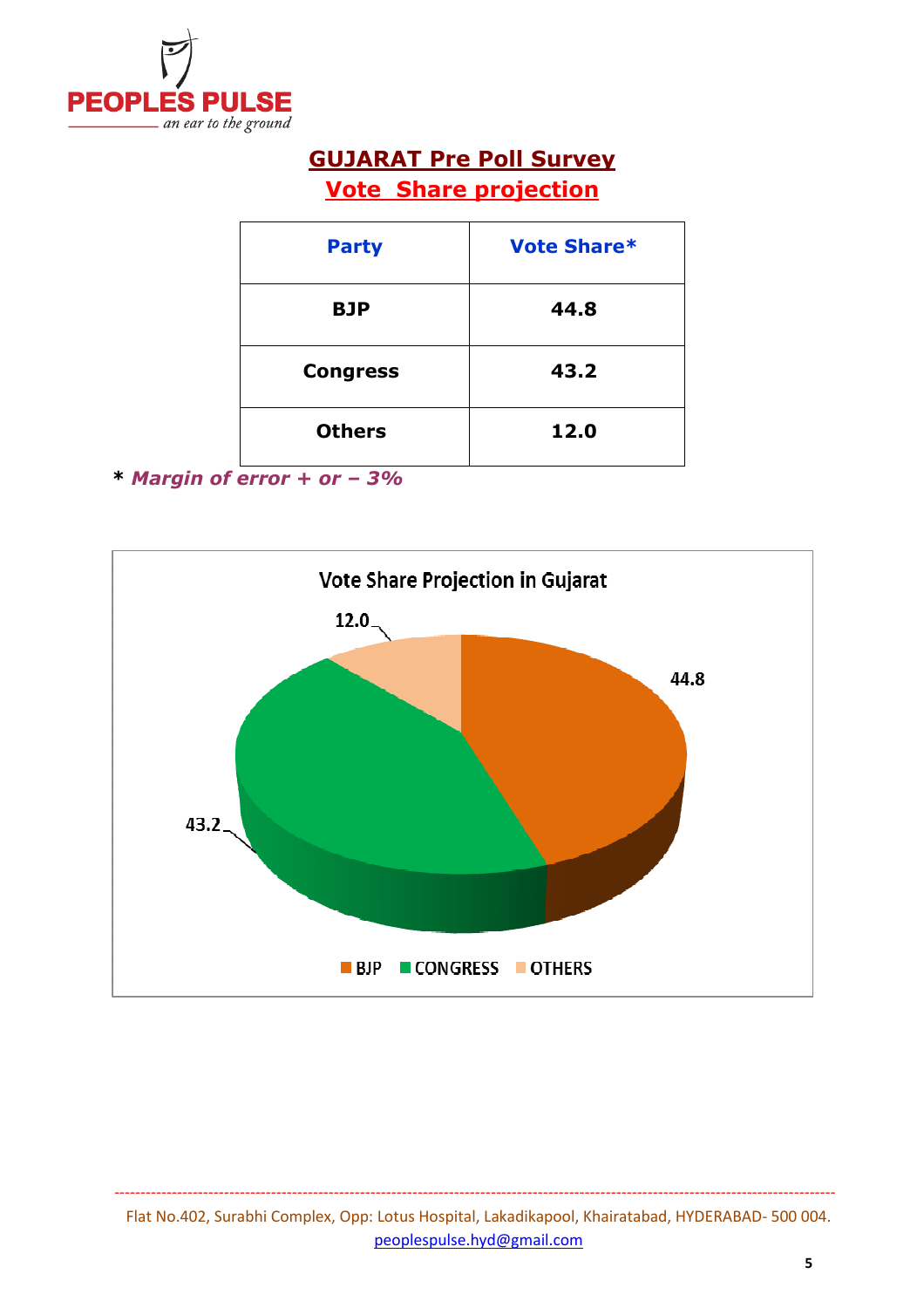

## **Major Election Issues**

| <b>Issue</b>             | <b>Percentage</b> |
|--------------------------|-------------------|
| <b>Unemployment</b>      | 23.3              |
| <b>Price Rise</b>        | 21.1              |
| <b>MSP</b>               | 19.6              |
| Development of the state | 13.2              |
| <b>Corruption</b>        | 9.6               |
| <b>GST</b>               | 5.6               |
| <b>Education</b>         | 2.3               |
| <b>Demonetization</b>    | 2.2               |
| <b>Electricity</b>       | 1.1               |
| <b>Others</b>            | 2.0               |



Flat No.402, Surabhi Complex, Opp: Lotus Hospital, Lakadikapool, Khairatabad, HYDERABAD- 500 004. peoplespulse.hyd@gmail.com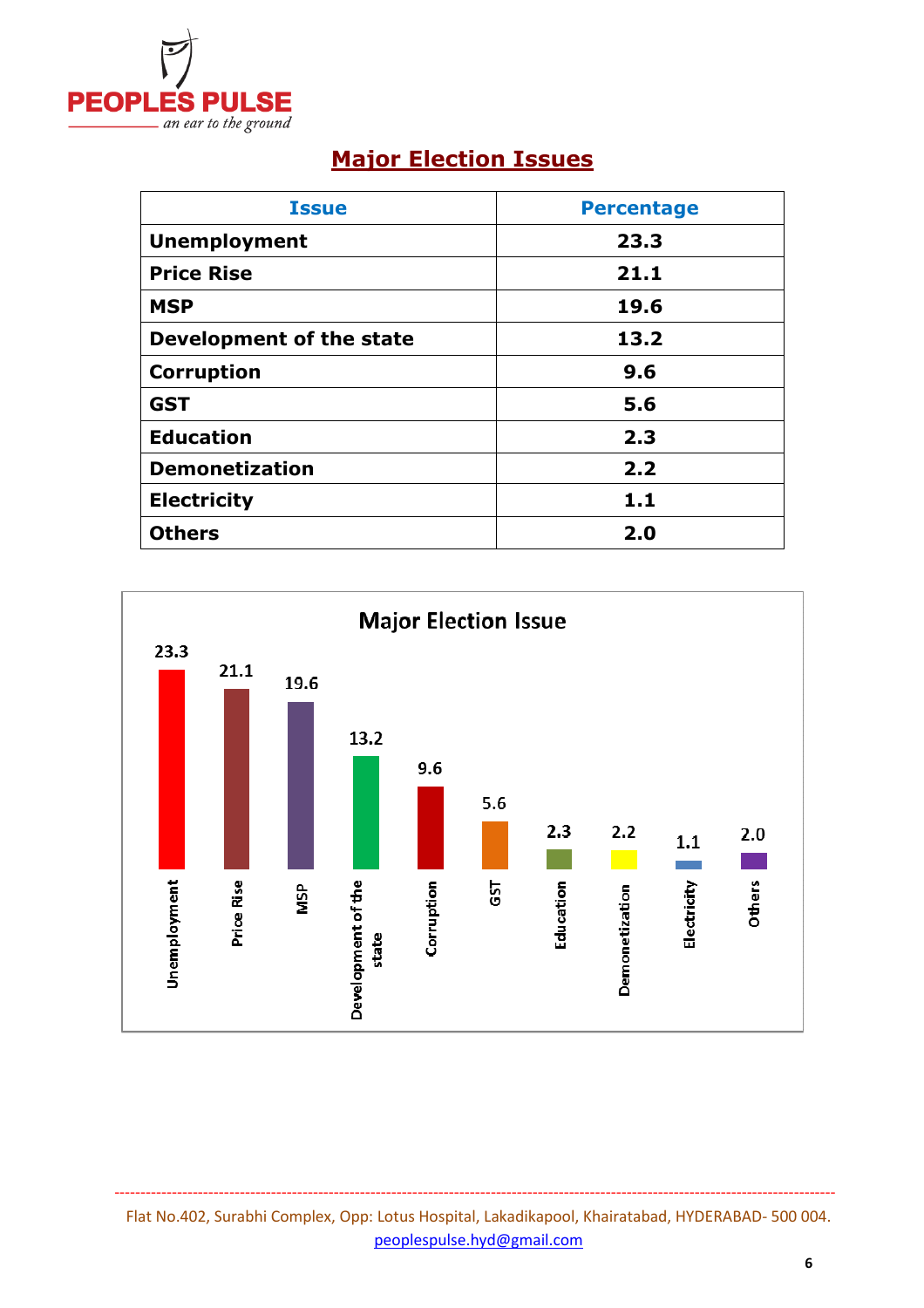

#### **Do you think the present BJP Govt. can be given another chance?**

| <b>Response</b>  | <b>Percentage</b> |
|------------------|-------------------|
| Yes              | 45.9              |
| <b>No</b>        | 44.1              |
| <b>Can't Say</b> | 10.0              |

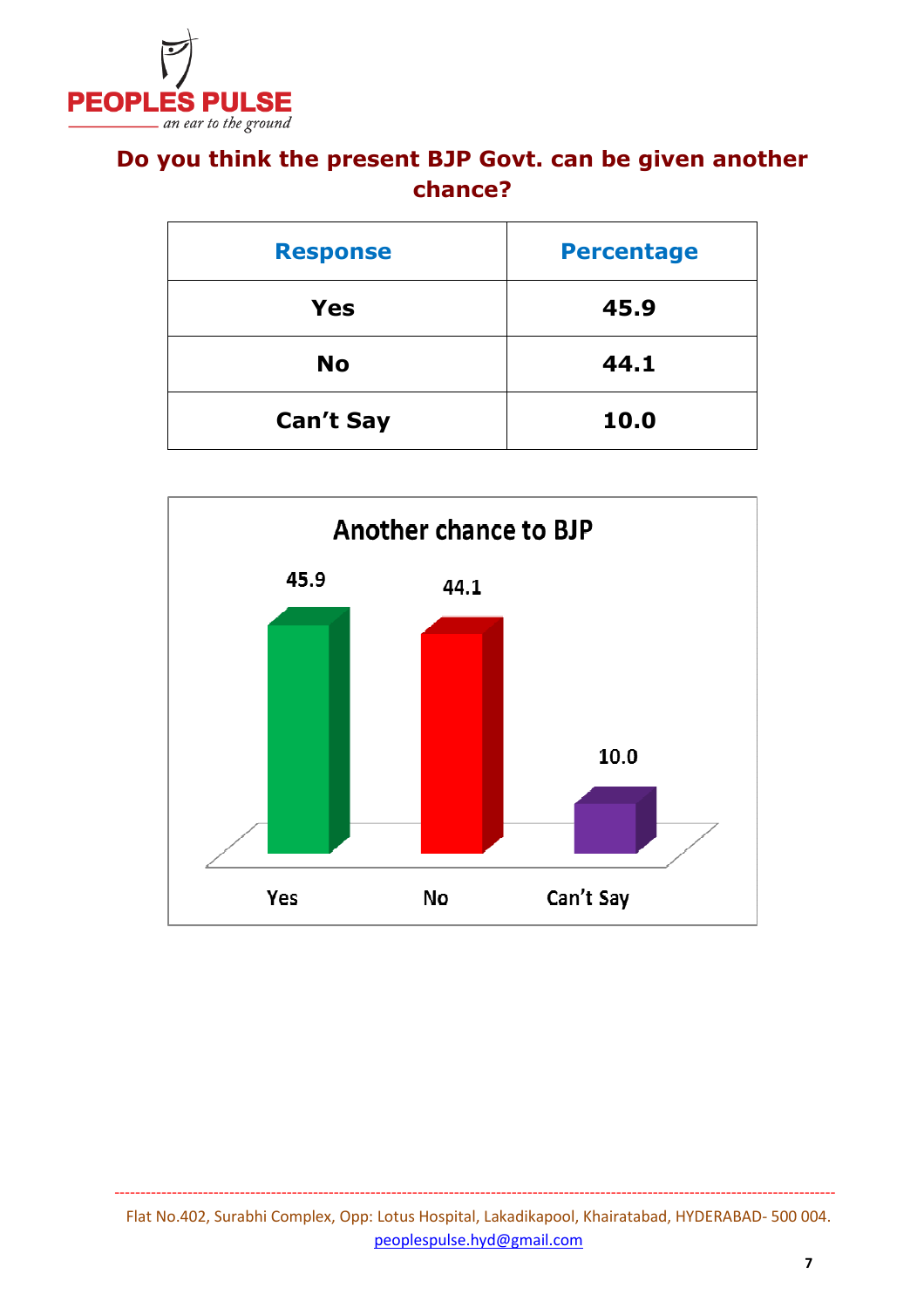

| <b>Party</b>  | <b>Percentage</b> |
|---------------|-------------------|
| <b>INC</b>    | 43.6              |
| <b>BJP</b>    | 45.3              |
| <b>Others</b> | 3.6               |
| <b>No One</b> | 7.5               |

#### **Which party is better for the development of Gujarat?**

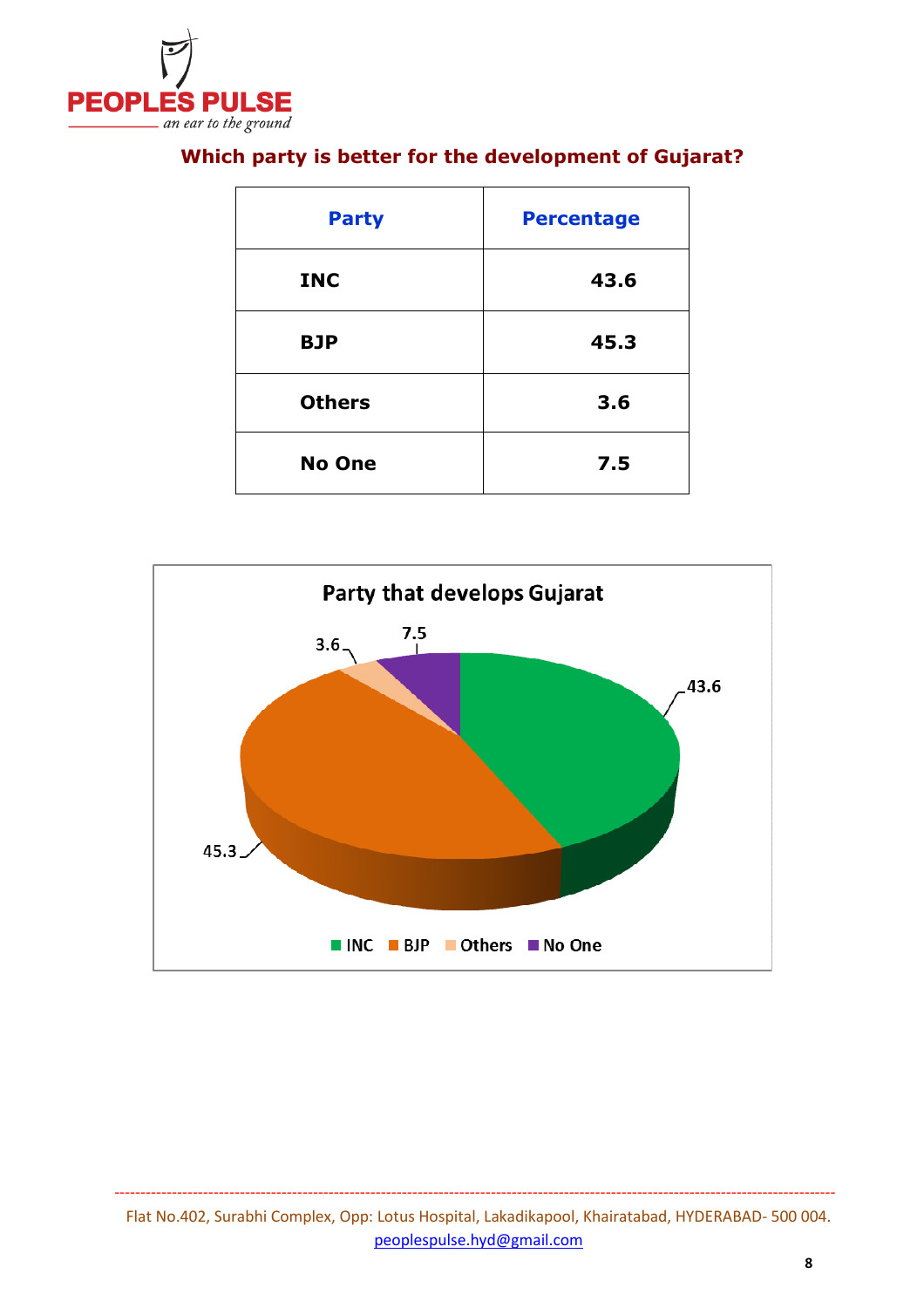

| <b>Rating</b>  | <b>Percentage</b> |
|----------------|-------------------|
| Good           | 18.6              |
| <b>Bad</b>     | 59.2              |
| <b>Average</b> | 22.2              |

#### **Rate the performance of Chief Minister Sri Vijay Rupani?**

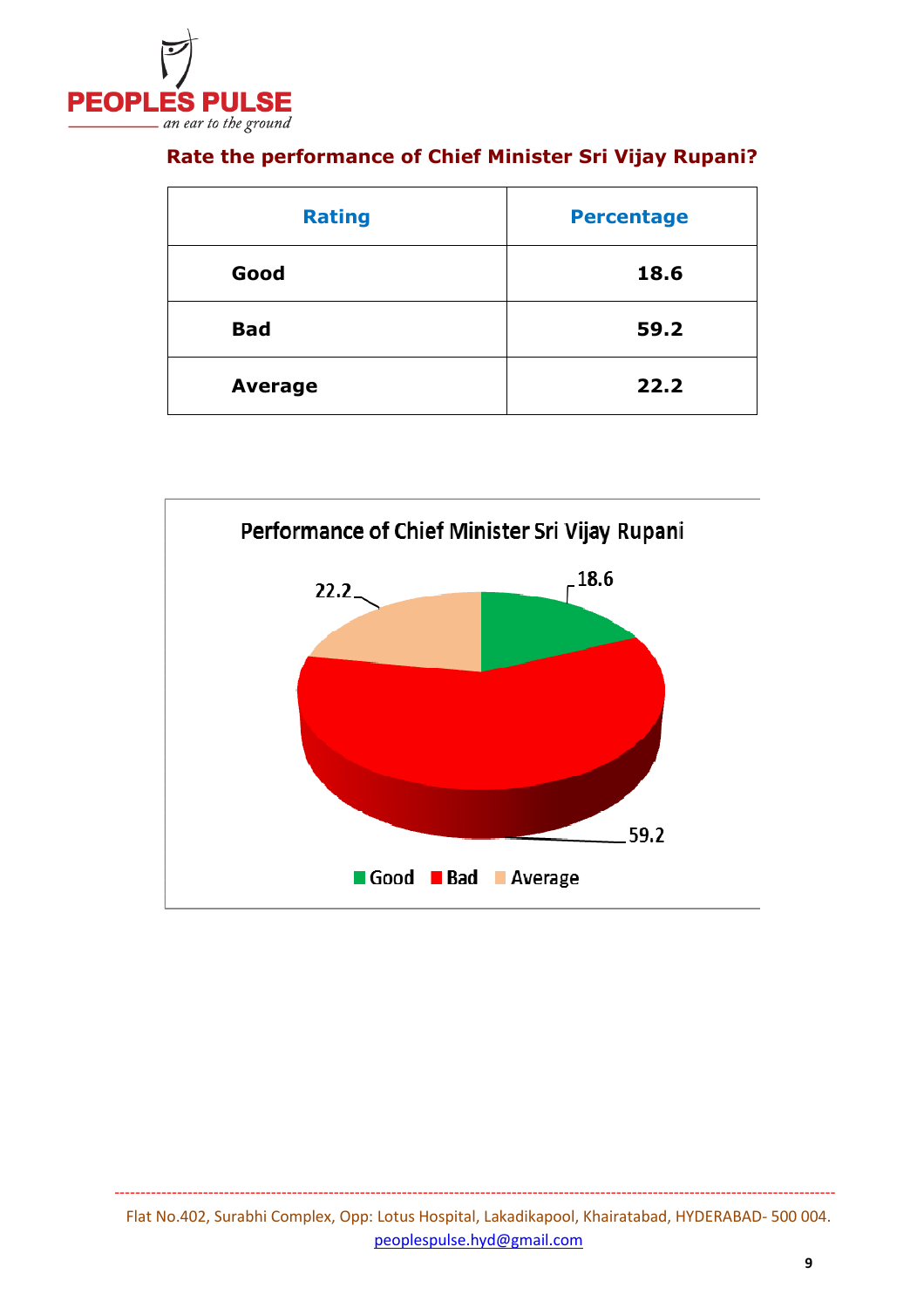

| <b>Name</b>                  | <b>Percentage</b> |
|------------------------------|-------------------|
| Sri Vijay Rupani             | 22.9              |
| Sri Bharath Singh Solanki    | 18.6              |
| Sri Sakthi Sinh Gohil        | 9.6               |
| <b>Smt. Anandi Ben Patel</b> | 6.5               |
| <b>Sri Nitin Patel</b>       | 5.2               |
| Sri Shanker Singh Vaghela    | 1.1               |
| <b>Sri Ahmed Patel</b>       | 1.0               |
| <b>Can't Say</b>             | 35.1              |

#### **Whom do you prefer as Next CM of Gujarat?**



Flat No.402, Surabhi Complex, Opp: Lotus Hospital, Lakadikapool, Khairatabad, HYDERABAD- 500 004. peoplespulse.hyd@gmail.com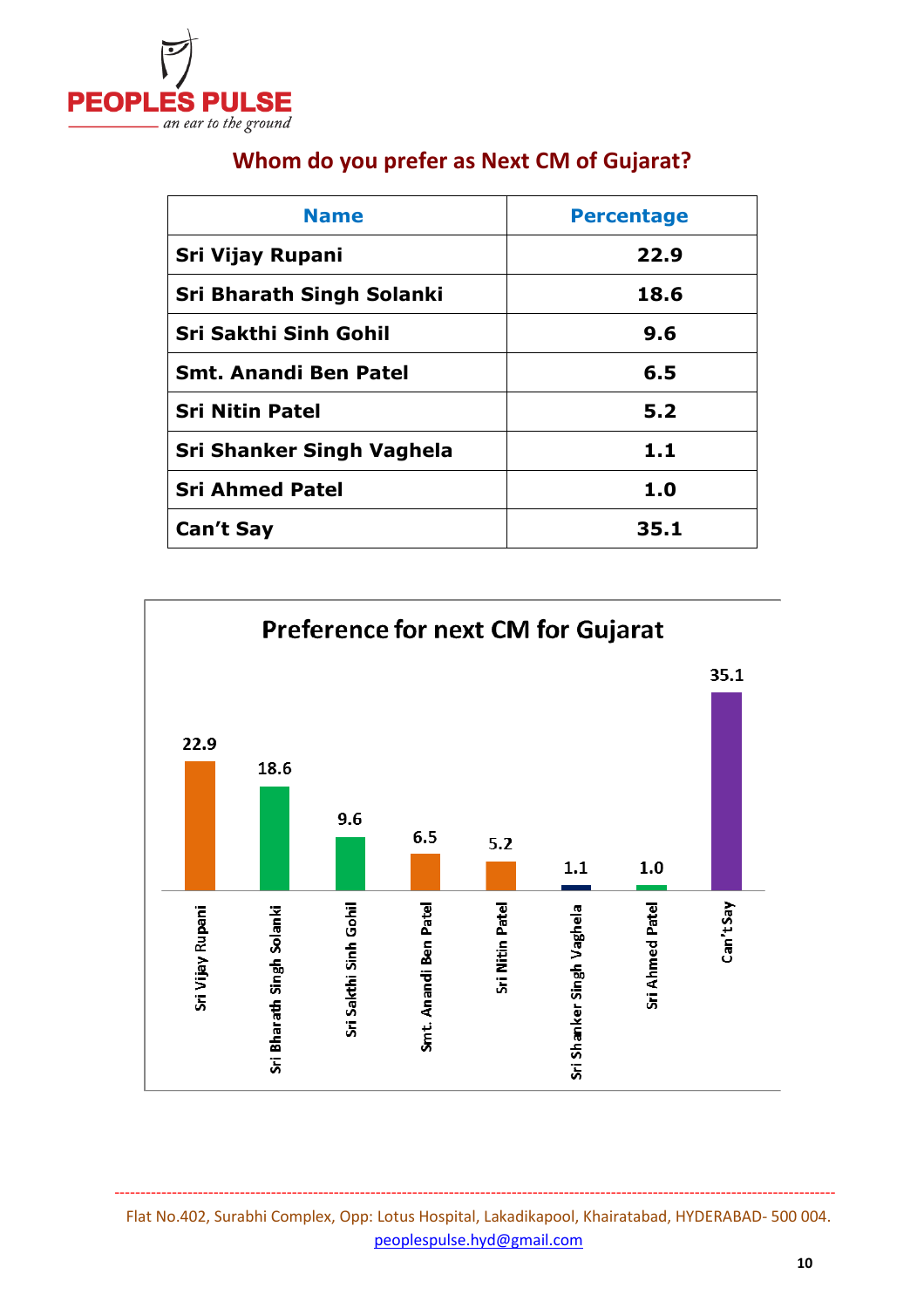

### **GUJARATH ELECTIONS 2017 - OVER VIEW**

| S. NO          | <b>NAME OF THE AC</b> | <b>RES</b> | <b>SUREWIN</b> | <b>EDGE</b> | <b>KEEN</b>  |
|----------------|-----------------------|------------|----------------|-------------|--------------|
| $\mathbf 1$    | Abdasa                | <b>GEN</b> |                | <b>INC</b>  |              |
| $\overline{2}$ | Mandvi                | <b>GEN</b> |                | <b>INC</b>  |              |
| 3              | Bhuj                  | <b>GEN</b> |                | <b>INC</b>  |              |
| $\overline{4}$ | Anjar                 | <b>GEN</b> |                |             | <b>TOUGH</b> |
| 5              | Gandhidham            | <b>SC</b>  |                |             | <b>TOUGH</b> |
| 6              | Rapar                 | <b>GEN</b> |                | <b>INC</b>  |              |
| $\overline{7}$ | Vav                   | <b>GEN</b> |                |             | <b>TOUGH</b> |
| 8              | Tharad                | <b>GEN</b> |                | <b>INC</b>  |              |
| 9              | <b>Dhanera</b>        | <b>GEN</b> |                | <b>INC</b>  |              |
| 10             | Danta                 | <b>ST</b>  | <b>INC</b>     |             |              |
| 11             | <b>VADGAM</b>         | <b>SC</b>  |                |             | <b>TOUGH</b> |
| 12             | Palanpur              | <b>GEN</b> | <b>INC</b>     |             |              |
| 13             | Deesa                 | <b>GEN</b> |                | <b>BJP</b>  |              |
| 14             | Deodar                | <b>GEN</b> |                | <b>BJP</b>  |              |
| 15             | Kankrej               | <b>GEN</b> |                | <b>INC</b>  |              |
| 16             | Radhanpur             | <b>GEN</b> |                | <b>INC</b>  |              |
| 17             | Chanasma              | <b>GEN</b> |                |             | <b>TOUGH</b> |
| 18             | Patan                 | <b>GEN</b> |                | <b>INC</b>  |              |
| 19             | Sidhpur               | <b>GEN</b> | <b>INC</b>     |             |              |
| 20             | Kheralu               | <b>GEN</b> | <b>BJP</b>     |             |              |
| 21             | Unjha                 | <b>GEN</b> |                | <b>BJP</b>  |              |
| 22             | Visnagar              | <b>GEN</b> | <b>BJP</b>     |             |              |
| 23             | <b>BECHARAJI</b>      | <b>GEN</b> |                | <b>BJP</b>  |              |
| 24             | Kadi                  | SC         |                | <b>BJP</b>  |              |
| 25             | Mahesana              | <b>GEN</b> |                | <b>BJP</b>  |              |
| 26             | Vijapur               | <b>GEN</b> |                |             | <b>TOUGH</b> |
| 27             | Himatnagar            | <b>GEN</b> |                |             | <b>TOUGH</b> |
| 28             | Idar                  | <b>SC</b>  | <b>BJP</b>     |             |              |
| 29             | Khedbrahma            | <b>ST</b>  | <b>INC</b>     |             |              |

Flat No.402, Surabhi Complex, Opp: Lotus Hospital, Lakadikapool, Khairatabad, HYDERABAD- 500 004. peoplespulse.hyd@gmail.com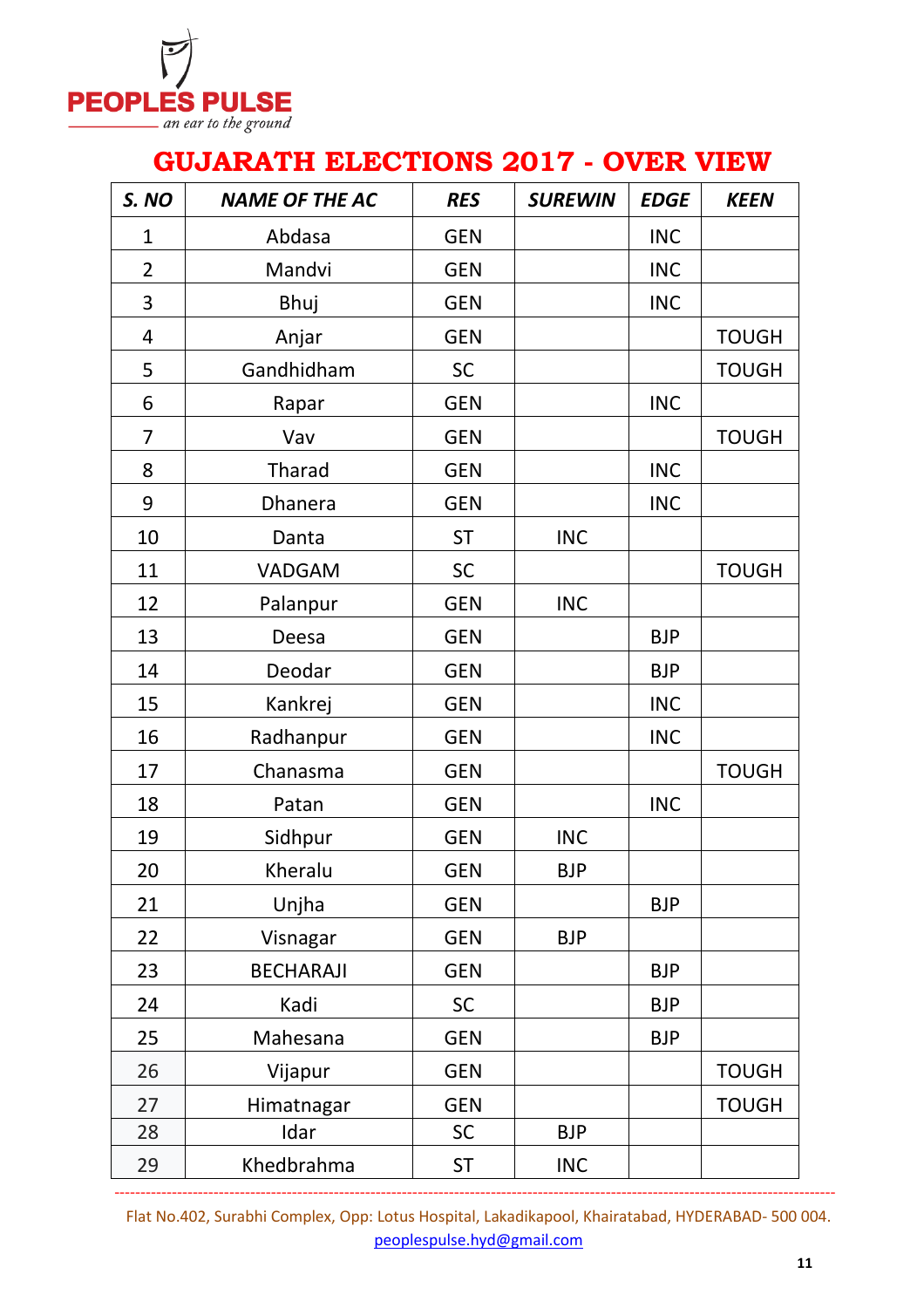

| S. NO | <b>NAME OF THE AC</b>    | <b>RES</b> | <b>SUREWIN</b> | <b>EDGE</b> | <b>KEEN</b>  |
|-------|--------------------------|------------|----------------|-------------|--------------|
| 30    | Prantij                  | <b>GEN</b> |                | <b>INC</b>  |              |
| 31    | <b>Bhiloda</b>           | <b>ST</b>  | <b>INC</b>     |             |              |
| 32    | Modasa                   | <b>GEN</b> |                | <b>INC</b>  |              |
| 33    | <b>Bayad</b>             | <b>GEN</b> | <b>INC</b>     |             |              |
| 34    | Dahegam                  | <b>GEN</b> | <b>INC</b>     |             |              |
| 35    | Gandhinagar Dakshin      | <b>GEN</b> |                | <b>INC</b>  |              |
| 36    | <b>Gandhinagar Uttar</b> | <b>GEN</b> |                | <b>INC</b>  |              |
| 37    | Mansa                    | <b>GEN</b> |                | <b>INC</b>  |              |
| 38    | Kalol                    | <b>GEN</b> |                | <b>INC</b>  |              |
| 39    | Viramgam                 | <b>GEN</b> |                | <b>INC</b>  |              |
| 40    | Sanand                   | <b>GEN</b> |                | <b>INC</b>  |              |
| 41    | Ghatlodia                | <b>GEN</b> | <b>BJP</b>     |             |              |
| 42    | Vejalpur                 | <b>GEN</b> | <b>BJP</b>     |             |              |
| 43    | Vatva                    | <b>GEN</b> | <b>BJP</b>     |             |              |
| 44    | Ellisbridge              | <b>GEN</b> | <b>BJP</b>     |             |              |
| 45    | Naranpura                | <b>GEN</b> | <b>BJP</b>     |             |              |
| 46    | Nikol                    | <b>GEN</b> | <b>BJP</b>     |             |              |
| 47    | Naroda                   | <b>GEN</b> | <b>BJP</b>     |             |              |
| 48    | Thakkarbapa Nagar        | <b>GEN</b> | <b>BJP</b>     |             |              |
| 49    | Bapunagar                | <b>GEN</b> |                |             | <b>TOUGH</b> |
| 50    | Amraiwadi                | <b>GEN</b> | <b>BJP</b>     |             |              |
| 51    | Dariapur                 | <b>GEN</b> |                | <b>INC</b>  |              |
| 52    | Jamalpur-Khadiya         | <b>GEN</b> |                | <b>INC</b>  |              |
| 53    | Maninagar                | <b>GEN</b> | <b>BJP</b>     |             |              |
| 54    | Danilimda                | SC         |                | <b>INC</b>  |              |
| 55    | Sabarmati                | <b>GEN</b> |                | <b>BJP</b>  |              |
| 56    | Asarwa                   | SC         |                | <b>BJP</b>  |              |
| 57    | Daskroi                  | <b>GEN</b> | <b>BJP</b>     |             |              |
| 58    | Dholka                   | <b>GEN</b> |                |             | <b>TOUGH</b> |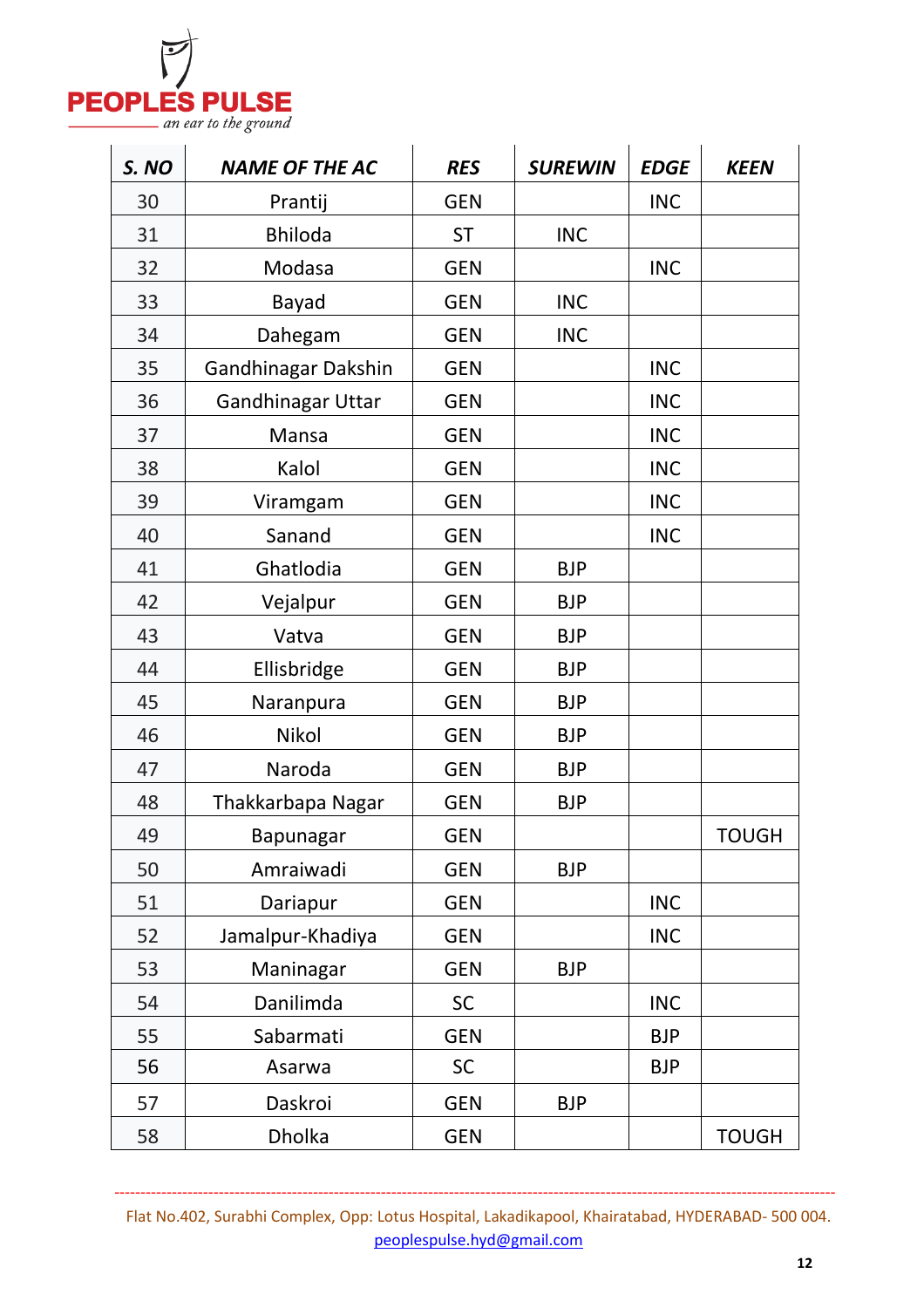

| S. NO | <b>NAME OF THE AC</b> | <b>RES</b> | <b>SUREWIN</b> | <b>EDGE</b> | <b>KEEN</b>  |
|-------|-----------------------|------------|----------------|-------------|--------------|
| 59    | Dhandhuka             | <b>GEN</b> |                | <b>BJP</b>  |              |
| 60    | Dasada                | SC         |                |             | <b>TOUGH</b> |
| 61    | Limdi                 | <b>GEN</b> |                |             | <b>TOUGH</b> |
| 62    | Wadhwan               | <b>GEN</b> | <b>BJP</b>     |             |              |
| 63    | Chotila               | <b>GEN</b> | <b>BJP</b>     |             |              |
| 64    | Dhangadhra            | <b>GEN</b> |                | <b>BJP</b>  |              |
| 65    | Morbi                 | <b>GEN</b> |                | <b>BJP</b>  |              |
| 66    | <b>Tankara</b>        | <b>GEN</b> |                | <b>BJP</b>  |              |
| 67    | Wankaner              | <b>GEN</b> |                | <b>INC</b>  |              |
| 68    | Rajkot EAST           | <b>GEN</b> |                | <b>INC</b>  |              |
| 69    | Rajkot WEST           | <b>GEN</b> |                | <b>INC</b>  |              |
| 70    | Rajkot SOUTH          | <b>GEN</b> |                | <b>BJP</b>  |              |
| 71    | Rajkot Rural          | SC         |                | <b>BJP</b>  |              |
| 72    | Jasdan                | <b>GEN</b> |                | <b>INC</b>  |              |
| 73    | Gondal                | <b>GEN</b> |                | <b>INC</b>  |              |
| 74    | Jetpur                | <b>GEN</b> |                |             | <b>TOUGH</b> |
| 75    | Dhoraji               | <b>GEN</b> |                |             | <b>TOUGH</b> |
| 76    | Kalavad               | SC         |                |             | <b>TOUGH</b> |
| 77    | Jamnagar Gramya       | <b>GEN</b> |                |             | <b>TOUGH</b> |
| 78    | Jamnagar Uttar        | <b>GEN</b> |                |             | <b>TOUGH</b> |
| 79    | Jamnagar Dakshin      | <b>GEN</b> |                |             | <b>TOUGH</b> |
| 80    | Jamjodhpur            | <b>GEN</b> |                | <b>BJP</b>  |              |
| 81    | Khambhaliya           | <b>GEN</b> |                | <b>BJP</b>  |              |
| 82    | Dwarka                | <b>GEN</b> |                | <b>INC</b>  |              |
| 83    | Porbandar             | <b>GEN</b> |                | <b>BJP</b>  |              |
| 84    | Kutiyana              | <b>GEN</b> |                | <b>INC</b>  |              |
| 85    | Manavadar             | <b>GEN</b> |                | <b>INC</b>  |              |
| 86    | Junagadh              | <b>GEN</b> |                |             | <b>TOUGH</b> |
| 87    | Visavadar             | <b>GEN</b> |                |             | <b>TOUGH</b> |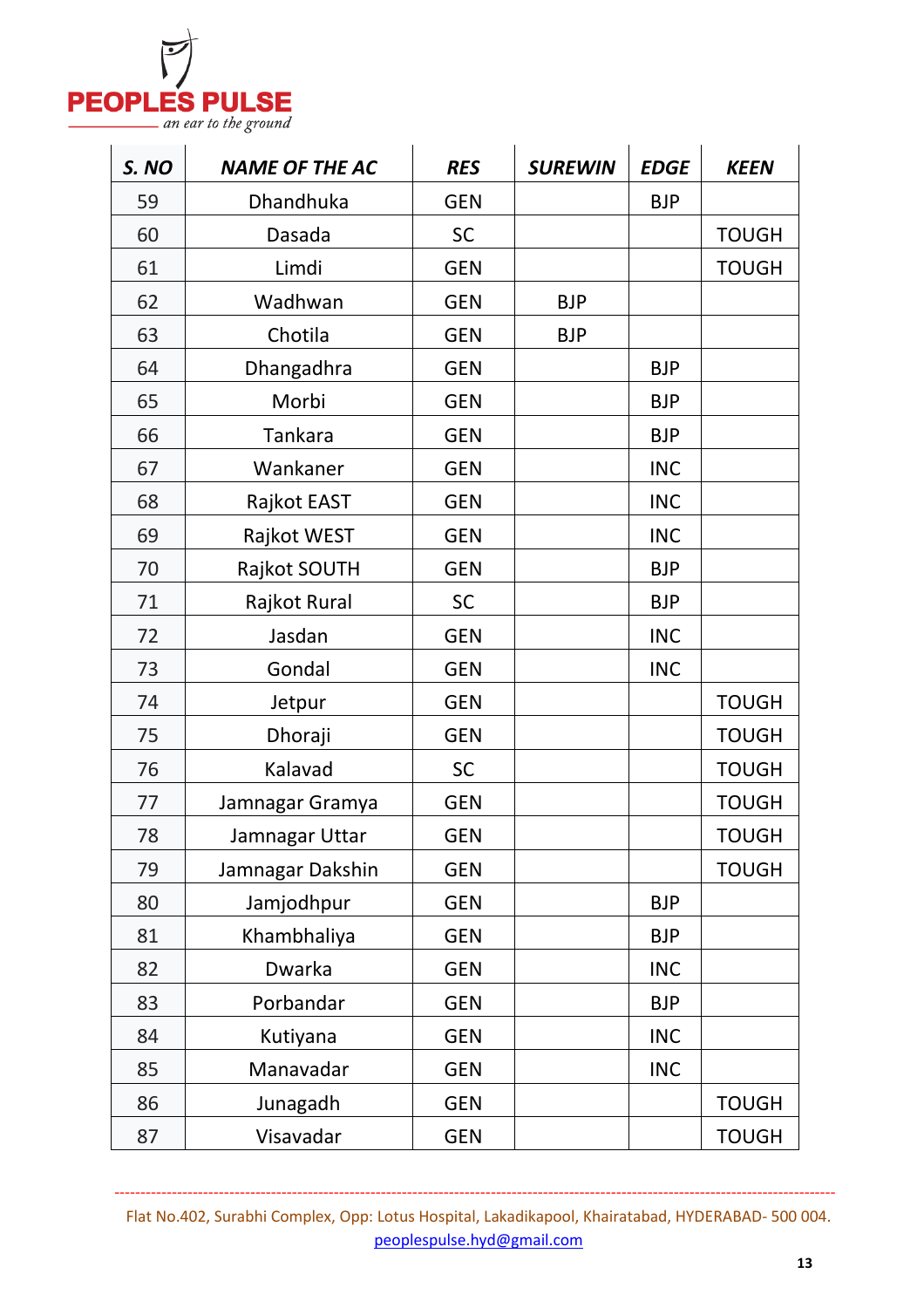

| S. NO | <b>NAME OF THE AC</b>  | <b>RES</b> | <b>SUREWIN</b> | <b>EDGE</b> | <b>KEEN</b>  |
|-------|------------------------|------------|----------------|-------------|--------------|
| 88    | Keshod                 | <b>GEN</b> | <b>BJP</b>     |             |              |
| 89    | Mangrol                | <b>GEN</b> |                | <b>BJP</b>  |              |
| 90    | Somnath                | <b>GEN</b> |                | <b>INC</b>  |              |
| 91    | <b>Talala</b>          | <b>GEN</b> |                |             | <b>TOUGH</b> |
| 92    | Kodinar                | SC         |                | <b>INC</b>  |              |
| 93    | Una                    | <b>GEN</b> | <b>INC</b>     |             |              |
| 94    | Dhari                  | <b>GEN</b> |                | <b>INC</b>  |              |
| 95    | Amreli                 | <b>GEN</b> | <b>INC</b>     |             |              |
| 96    | Lathi                  | <b>GEN</b> |                | <b>INC</b>  |              |
| 97    | Savarkundla            | <b>GEN</b> |                |             | <b>TOUGH</b> |
| 98    | Rajula                 | <b>GEN</b> |                | <b>BJP</b>  |              |
| 99    | Mahuva                 | <b>GEN</b> | <b>BJP</b>     |             |              |
| 100   | Talaja                 | <b>GEN</b> | <b>BJP</b>     |             |              |
| 101   | Gariadhar              | <b>GEN</b> |                | <b>BJP</b>  |              |
| 102   | Palitana               | <b>GEN</b> |                | <b>INC</b>  |              |
| 103   | <b>Bhavnagar Rural</b> | <b>GEN</b> | <b>BJP</b>     |             |              |
| 104   | <b>Bhavnagar East</b>  | <b>GEN</b> | <b>BJP</b>     |             |              |
| 105   | <b>Bhavnagar West</b>  | <b>GEN</b> | <b>BJP</b>     |             |              |
| 106   | Gadhada                | SC         |                |             | <b>TOUGH</b> |
| 107   | <b>Botad</b>           | <b>GEN</b> |                | <b>BJP</b>  |              |
| 108   | Khambhat               | <b>GEN</b> | <b>BJP</b>     |             |              |
| 109   | <b>Borsad</b>          | <b>GEN</b> |                | <b>INC</b>  |              |
| 110   | Anklav                 | <b>GEN</b> |                | <b>INC</b>  |              |
| 111   | Umreth                 | <b>GEN</b> | <b>INC</b>     |             |              |
| 112   | Anand                  | <b>GEN</b> |                |             | <b>TOUGH</b> |
| 113   | Petlad                 | <b>GEN</b> |                | <b>INC</b>  |              |
| 114   | Sojitra                | <b>GEN</b> |                |             | <b>TOUGH</b> |
| 115   | Matar                  | <b>GEN</b> |                |             | <b>TOUGH</b> |
| 116   | Nadiad                 | <b>GEN</b> |                | <b>BJP</b>  |              |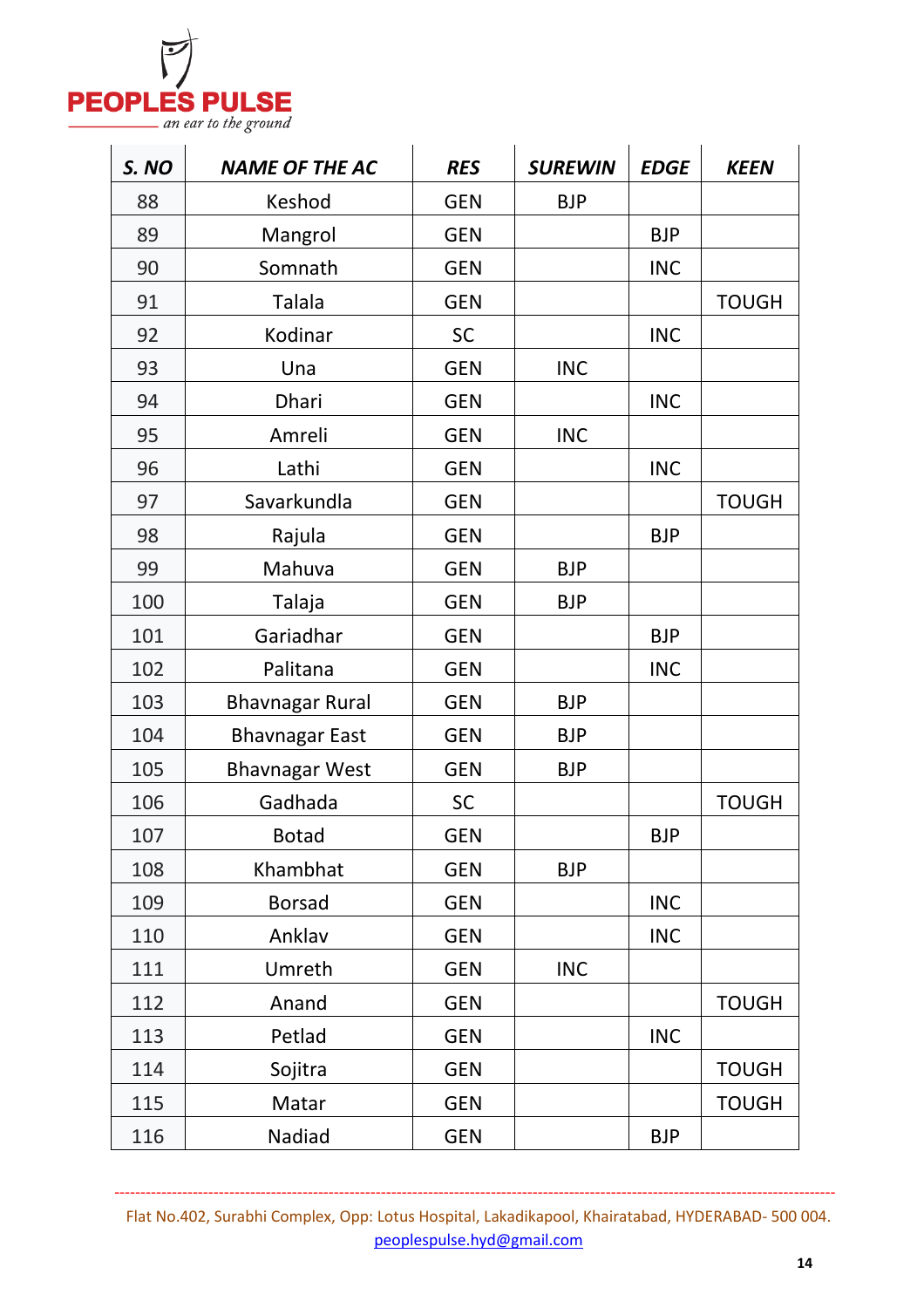

| S. NO | <b>NAME OF THE AC</b> | <b>RES</b> | <b>SUREWIN</b> | <b>EDGE</b> | <b>KEEN</b>  |
|-------|-----------------------|------------|----------------|-------------|--------------|
| 117   | Mehmedabad            | <b>GEN</b> |                |             | <b>TOUGH</b> |
| 118   | Mahudha               | <b>GEN</b> |                | <b>BJP</b>  |              |
| 119   | <b>Thasra</b>         | <b>GEN</b> |                |             | <b>TOUGH</b> |
| 120   | Kapadvanj             | <b>GEN</b> |                |             | <b>TOUGH</b> |
| 121   | <b>Balasinor</b>      | <b>GEN</b> |                |             | <b>TOUGH</b> |
| 122   | Lunawada              | <b>GEN</b> |                | <b>INC</b>  |              |
| 123   | Santrampur            | <b>ST</b>  |                | <b>INC</b>  |              |
| 124   | Shehra                | <b>GEN</b> | <b>BJP</b>     |             |              |
| 125   | MorvaHadaf            | <b>ST</b>  | <b>BJP</b>     |             |              |
| 126   | Godhara               | <b>GEN</b> |                | <b>BJP</b>  |              |
| 127   | Kaalol                | <b>GEN</b> | <b>BJP</b>     |             |              |
| 128   | Halol                 | <b>GEN</b> | <b>BJP</b>     |             |              |
| 129   | Fatepura              | <b>ST</b>  |                | <b>BJP</b>  |              |
| 130   | Jhalod                | <b>ST</b>  |                | <b>INC</b>  |              |
| 131   | Limkheda              | <b>ST</b>  |                | <b>BJP</b>  |              |
| 132   | Dahod                 | <b>ST</b>  |                | <b>INC</b>  |              |
| 133   | Garbada               | <b>ST</b>  |                | <b>INC</b>  |              |
| 134   | Devgadhbariya         | <b>GEN</b> |                | <b>BJP</b>  |              |
| 135   | Savli                 | <b>GEN</b> |                | <b>INC</b>  |              |
| 136   | <b>VAGHODIA</b>       | <b>GEN</b> |                |             | <b>TOUGH</b> |
| 137   | <b>CHHOTA UDAIPUR</b> | <b>ST</b>  |                | <b>INC</b>  |              |
| 138   | <b>JETPUR</b>         | <b>ST</b>  |                | <b>BJP</b>  |              |
| 139   | <b>SANKHEDA</b>       | <b>ST</b>  |                | <b>INC</b>  |              |
| 140   | Dabhoi                | <b>GEN</b> |                | <b>BJP</b>  |              |
| 141   | Vadodara City         | <b>SC</b>  | <b>BJP</b>     |             |              |
| 142   | Sayajigunj            | <b>GEN</b> | <b>BJP</b>     |             |              |
| 143   | Akota                 | <b>GEN</b> | <b>BJP</b>     |             |              |
| 144   | Raopura               | <b>GEN</b> | <b>BJP</b>     |             |              |
| 145   | Manjalpur             | <b>GEN</b> | <b>BJP</b>     |             |              |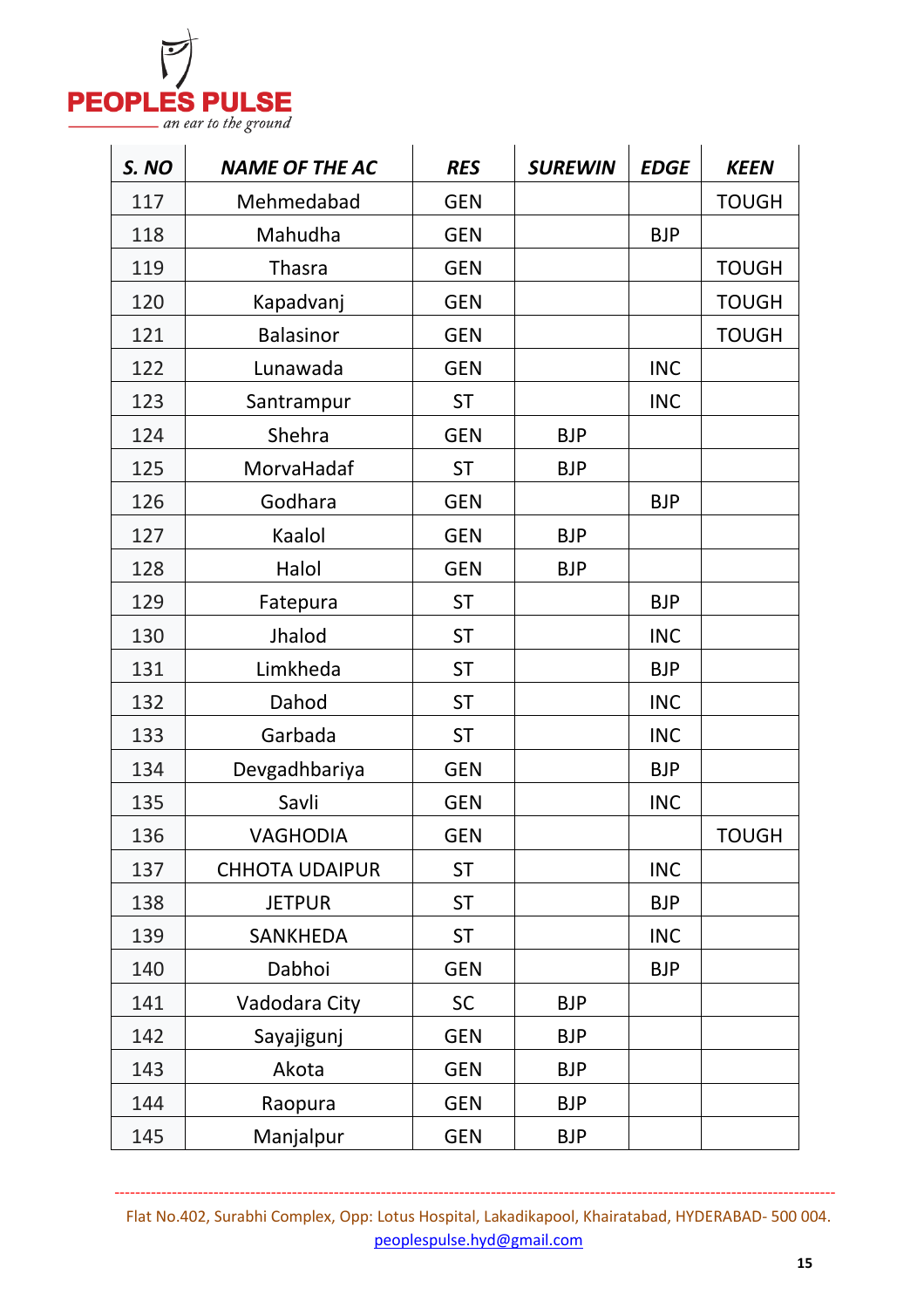

| S. NO | <b>NAME OF THE AC</b> | <b>RES</b> | <b>SUREWIN</b> | <b>EDGE</b> | <b>KEEN</b>  |
|-------|-----------------------|------------|----------------|-------------|--------------|
| 146   | Padra                 | <b>GEN</b> |                |             | <b>TOUGH</b> |
| 147   | Karjan                | <b>GEN</b> |                |             | <b>TOUGH</b> |
| 148   | Nandod                | <b>ST</b>  |                | <b>BJP</b>  |              |
| 149   | Dediapada             | <b>ST</b>  |                |             | <b>TOUGH</b> |
| 150   | Jambusar              | <b>GEN</b> | <b>BJP</b>     |             |              |
| 151   | Vagra                 | <b>GEN</b> |                | <b>BJP</b>  |              |
| 152   | Jhagadiya             | <b>ST</b>  | <b>BTP</b>     |             |              |
| 153   | <b>Bharuch</b>        | <b>GEN</b> | <b>BJP</b>     |             |              |
| 154   | Ankleshwar            | <b>GEN</b> | <b>BJP</b>     |             |              |
| 155   | Olpad                 | <b>GEN</b> |                | <b>INC</b>  |              |
| 156   | Mangrol               | <b>ST</b>  |                |             | <b>TOUGH</b> |
| 157   | Mandvi                | <b>ST</b>  | <b>INC</b>     |             |              |
| 158   | Kamrej                | <b>GEN</b> |                | <b>BJP</b>  |              |
| 159   | <b>Surat East</b>     | <b>GEN</b> |                |             | <b>TOUGH</b> |
| 160   | <b>Surat North</b>    | <b>GEN</b> |                |             | <b>TOUGH</b> |
| 161   | Varachha Road         | <b>GEN</b> |                | <b>BJP</b>  |              |
| 162   | Karanj                | <b>GEN</b> |                |             | <b>TOUGH</b> |
| 163   | Limbayat              | <b>GEN</b> |                | <b>BJP</b>  |              |
| 164   | Udhana                | <b>GEN</b> |                | <b>BJP</b>  |              |
| 165   | Majura                | <b>GEN</b> |                | <b>BJP</b>  |              |
| 166   | Katargam              | <b>GEN</b> | <b>BJP</b>     |             |              |
| 167   | <b>Surat West</b>     | <b>GEN</b> |                | <b>BJP</b>  |              |
| 168   | Choryasi              | <b>GEN</b> | <b>BJP</b>     |             |              |
| 169   | Bardoli               | SC         | <b>BJP</b>     |             |              |
| 170   | Mahuva                | <b>ST</b>  |                |             | <b>TOUGH</b> |
| 171   | Vyara                 | <b>ST</b>  | <b>INC</b>     |             |              |
| 172   | Nizar                 | <b>ST</b>  |                | <b>BJP</b>  |              |
| 173   | Dang                  | <b>ST</b>  |                | <b>BJP</b>  |              |
| 174   | Jalalpore             | <b>GEN</b> |                | <b>BJP</b>  |              |